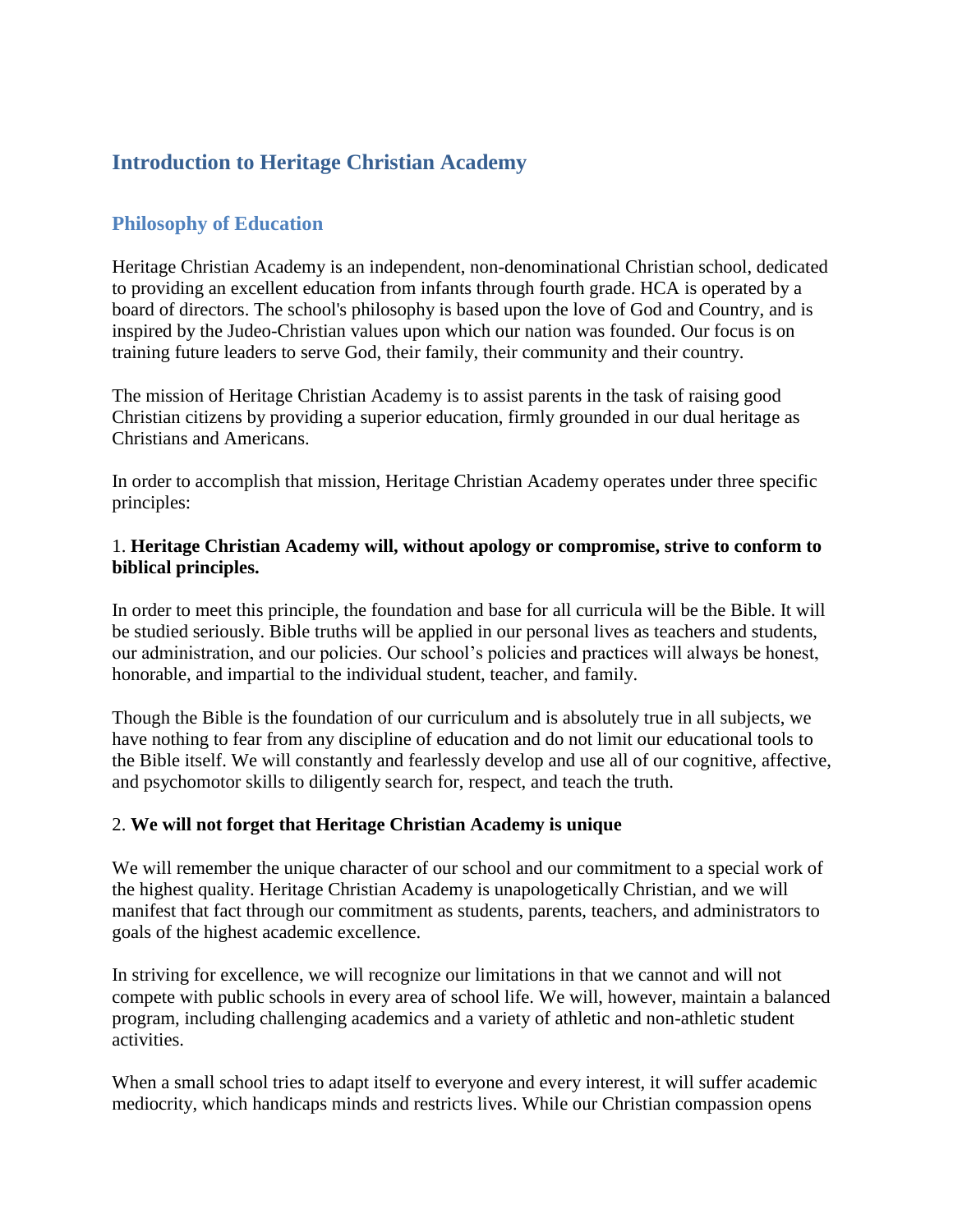our hearts to the needs of everyone who desires an education within a Christian environment, we are realistic in recognizing that we will not be able to provide for the educational needs of everyone. Our curriculum is structured toward academically able students with average or above average ability. We are also able to assist those who have certain learning disabilities, but who have strong academic potential. Our Christian compassion simply will not allow us to place the burden of keeping up with the rest of the class on a student who may have inordinate difficulty with a challenging academic program. We are unique in the curriculum we teach and the students we serve.

#### 3. **Heritage Christian Academy will have great Christian staff**

We believe that a school rises or falls on the ability of its staff. We will make every effort to ensure that all of our staff is not only academically and emotionally, but also spiritually, prepared to actively participate in our school.

We seek staff members who belong to Christ, who believe the Bible to be the truth and the way, and who are exemplary role models within their personal lives. They should be encouraging and cooperative with students and families, both biblically firm and biblically forgiving.

We believe that a Christian teacher is a guide to "wisdom" – the awareness of God and His laws and divine principles at work. We seek teachers who not only know their subject matter, but are also capable of inspiring students to have a passion for the truth.

We have become God's children through faith in Jesus Christ; thus, we have the sacred privilege and the high responsibility of developing our own walk with God and helping those whom God has committed to our care to have this same opportunity and privilege. Our staff must represent the very best that Christian culture has to offer.

### **Vision Statement**

The vision of Heritage Christian Academy is to establish an excellent independent, nondenominational, evangelical Christian School in the Northwest Brazoria County Area.

### **Mission Statement**

The mission of Heritage Christian Academy is to assist parents in the task of raising good Christian citizens by providing a superior education, firmly grounded in our dual heritage as Christians and Americans.

### **Statement of Faith**

We believe in:

- 1. the **Holy Scriptures** as originally given by God, divinely inspired, infallible, entirely trustworthy; and the supreme authority in all matters of faith and conduct
- 2. One **God**, eternally existent in three persons, Father, Son, and Holy Spirit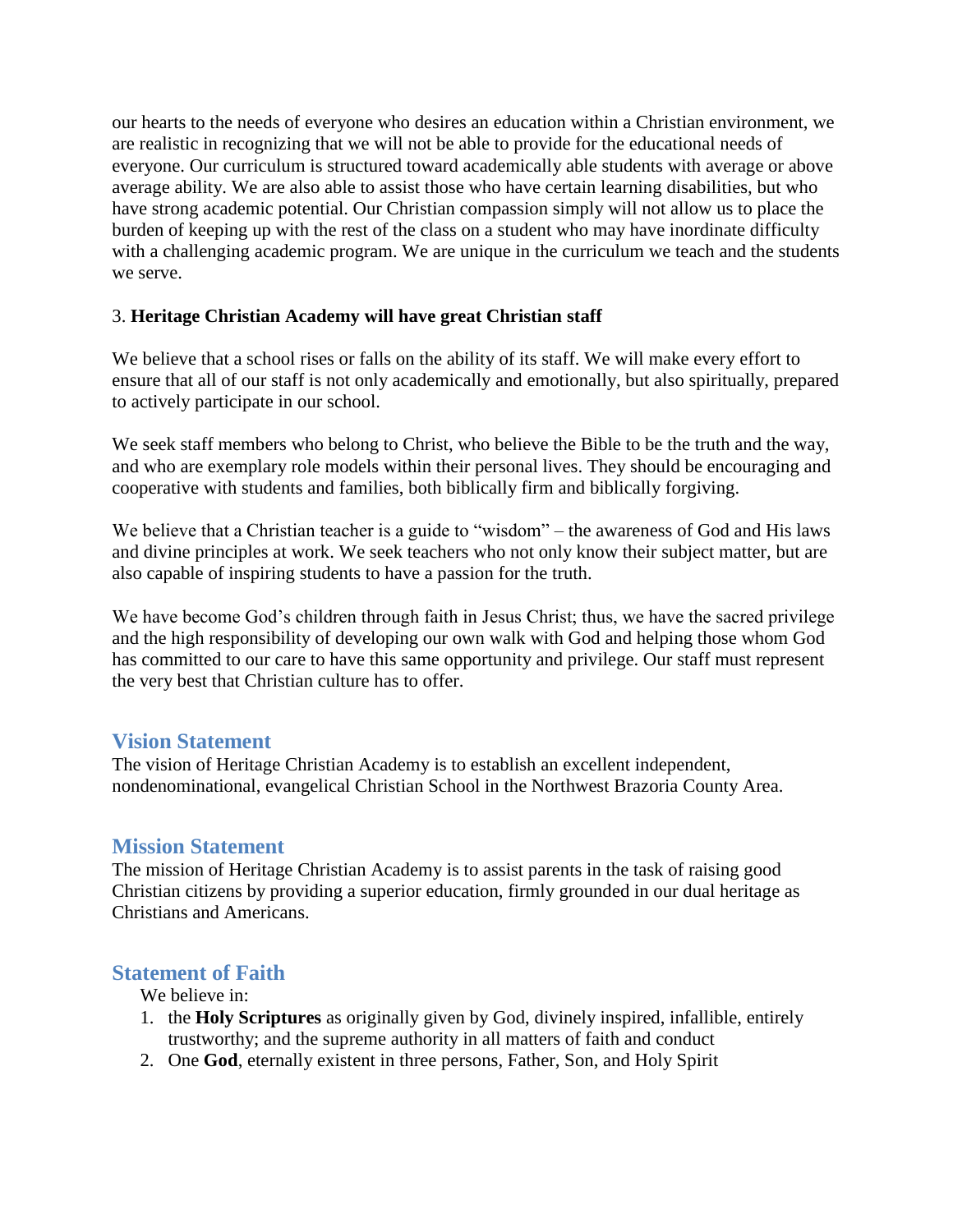- 3. Our **Lord Jesus Christ**, God manifest in the flesh, His virgin birth, His sinless human life, His divine miracles, His vicarious and atoning death, His bodily resurrection, His ascension, and His Personal return in power and glory.
- 4. The **Salvation** of lost and sinful man through the shed blood of the Lord Jesus Christ by faith apart from works, and regeneration by the Holy Spirit.
- 5. The **Holy Spirit**, by whose indwelling the believer is enabled to live a holy life, to witness and work for the Lord Jesus Christ.
- 6. The **Unity** of the Spirit of all true believers, the Church, the Body of Christ.
- 7. The **Resurrection** of both the saved and the lost; they that are saved unto the resurrection of life, they that are lost unto the resurrection of damnation.

### **Purpose**

In reaching the mission and in harmony with the philosophy, the purpose of Heritage Christian Academy is to provide and maintain an environment that will most effectively train and mold our students' physical, spiritual, emotional, academic and social growth with the mind of Christ. It is the desire of Heritage Christian Academy that all students will find Christ Jesus as their Lord and Savior. We hope that through their Christian training they will develop the mind of Christ, godly character, and a daily dependence upon His Word. It is part of the purpose of the school to produce strong Christian leaders for our community, nation and world. We, as a school, will put forth our best effort to partner with families in training and educating their children. All things should be done to glorify Christ. Thus the school's philosophy, mission, purposes, goals, objectives, policies and curriculum are aimed in that direction.

### **Goals**

Just as Jesus grew and developed in every aspect of His being (Luke 2:52), it is the goal of Heritage Christian Academy to encourage the growth of each student in every area of their lives. Our goal is to use classroom and non-classroom opportunities to help each student develop into a mature Christian. The goals that emanate from the philosophy, mission, and purpose of Heritage Christian Academy are:

- (Spiritual) To develop convictions in the child and help him experience God's work in his daily lifestyle by developing the ability to see life from God's point of view, and thereby be like-minded with Christ. (Philippians 2:1-9, Psalms 111:10, Isaiah 54:13)
- (Academic) To develop and maintain curriculum and staff that is of the highest quality available, thus challenging each student to academic excellence - realizing that the ability to learn is a gift from God and should be properly invested in the lives of others. (2 Timothy 2:15, 2 Timothy 3:16-17, Colossians 2:6-7)
- (Emotional) To develop virtuous attitudes, desires, and power to do the will of God. This results in a Godly self-image and self-control. (Romans 12:2-3, Psalms 139, Isaiah 54:13)
- (Social) To train students how to develop proper and lasting relationships with family, self, those in authority over him, those for whom he is responsible, and friends. (John 15:13, Romans 13, Matthew 18:15-35, Colossians 3:17)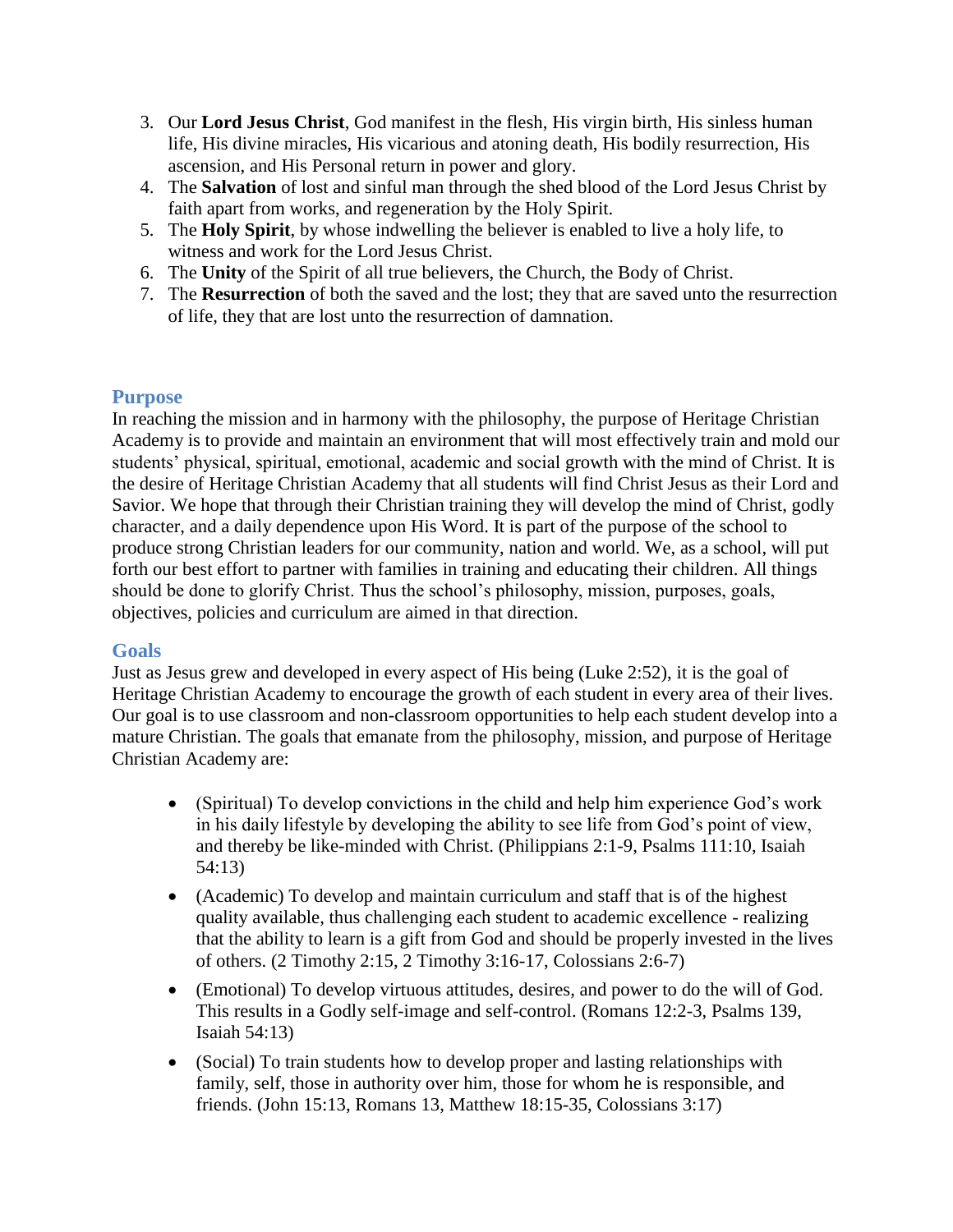- (Physical) To develop the mind and body by encouraging proper exercise and nutritional habits, which will inspire a lifelong commitment to the care of God's temple - the body? (Romans 12:1-2)
- (Civic) To train students to be good Christian citizens, who understand our history, and political and economic systems from a Christian worldview.
- (Environment) To provide professionally competent Christian teachers and staff who live and practice Christian principles, work in partnership with the families, and integrate Christ into the curriculum. (Proverbs 3, 1 Corinthians 3:11)
- (Model) To assist families and students in establishing goals and priorities that will be useful and reinforced in the home, church, and school. (Ephesians 6:1)
- (Train) To foster an understanding of each individual student so that families and teachers are better equipped to recognize the individual and spiritual creation of each child. (Proverbs 22:5)

# **Objectives**

The following objectives were conceived from the Word and are derived from the philosophy, mission, purpose and goals. "For no other foundation can anyone lay than that which is laid, which is Jesus Christ." (1 Corinthians 3:11). It is the hope that each student will fully experience:

- 1. Spiritual growth by developing:
	- A personal relationship with Jesus Christ
	- A greater understanding of God's written Word, the Bible
	- Open communication with God through prayer
	- Self-control and self-discipline through the power of the Holy Spirit
	- Convictions about God's Word and life
	- A desire to proclaim the Word
- 2. Cognitive growth by developing:
	- The skills and abilities necessary for independent learning beyond the walls of the classroom
	- Fundamental skills in communication, math and science
	- The ability to apply fundamental skills to practical situations
	- Knowledge and skills required for future educational, vocational and economic competence
	- A love of learning and a joy in discovering the truth
- 3. Emotional growth by developing:
	- An image of self as God views him made in the image of God, yet sinful
	- The ability to deal with difficult situations
	- Sensitivity to emotions, which can be channeled to build character
	- Appreciation for the fine arts
	- Virtuous attitudes